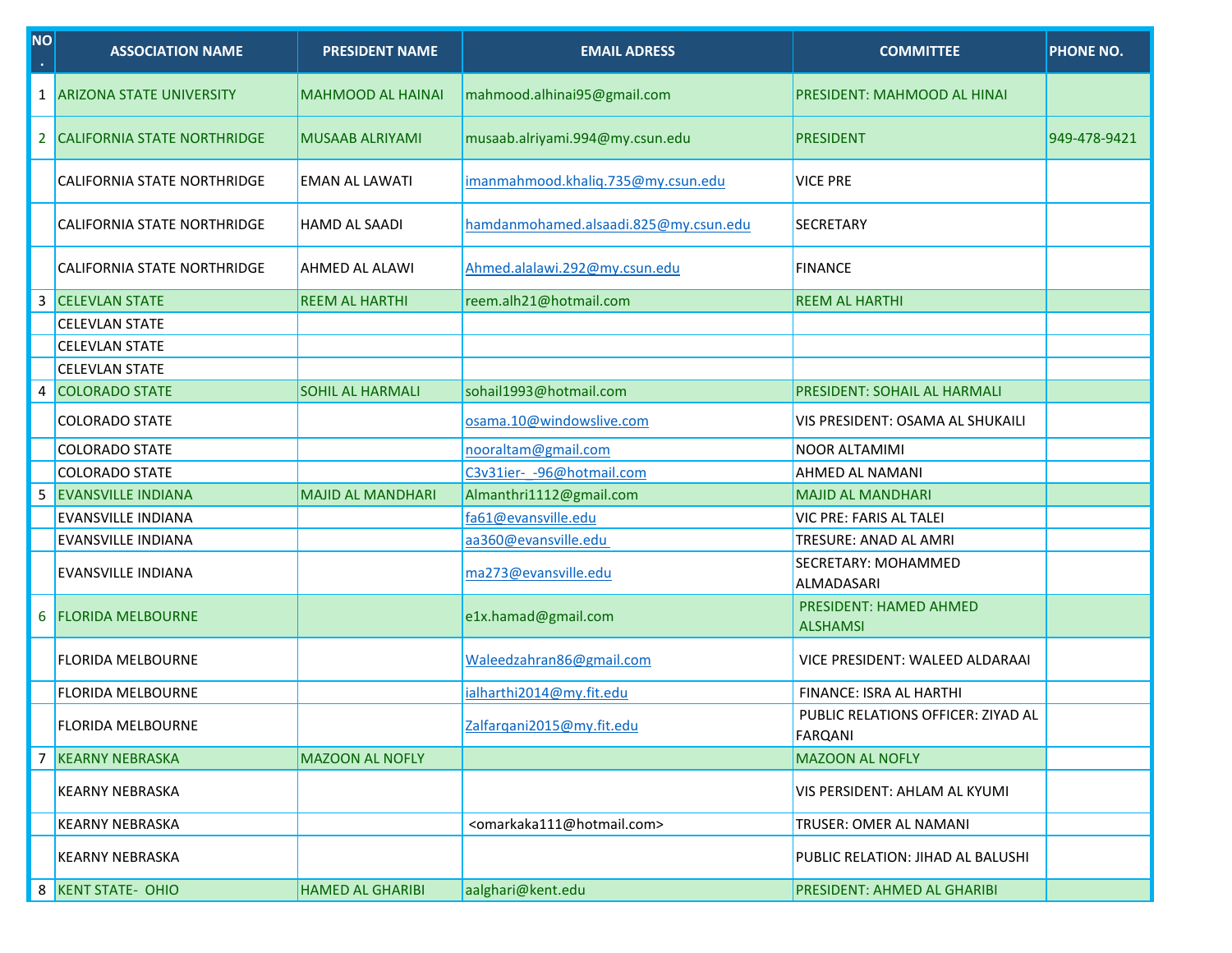| <b>NO</b><br>$\mathbf{r}$ | <b>ASSOCIATION NAME</b>       | <b>PRESIDENT NAME</b>               | <b>EMAIL ADRESS</b>                             | <b>COMMITTEE</b>                                     | <b>PHONE NO.</b> |
|---------------------------|-------------------------------|-------------------------------------|-------------------------------------------------|------------------------------------------------------|------------------|
|                           | <b>KENT STATE- OHIO</b>       |                                     | aalmaama@kent.edu                               | VIC PRES: AHOOD AL MAMARI                            |                  |
|                           | <b>KENT STATE- OHIO</b>       |                                     | malsadi1@kent.edu                               | <b>FINANCE: MOOSA AL SADAWI</b>                      |                  |
|                           | <b>KENT STATE- OHIO</b>       |                                     |                                                 | VIC FINANCE: AMANI AL TAMTAI                         |                  |
|                           | <b>KENT STATE- OHIO</b>       |                                     |                                                 | RELATION: KHADIJA AL KAHALIA                         |                  |
|                           | <b>KENT STATE- OHIO</b>       |                                     |                                                 | RELATION: SHAIMAA ALBUSAIDI                          |                  |
|                           | <b>KENT STATE- OHIO</b>       |                                     |                                                 | VIC PRE: RAWAN AL HASHMI                             |                  |
|                           | 9 LONG BEACH                  | <b>MOHAMMED AL</b><br><b>MAMARI</b> | mohammed0am@gmail.com                           | <b>MOHAMMED ALMAMARI</b>                             |                  |
|                           | LONG BEACH                    |                                     | Alsaad.oman@gmail.com                           | VIS PRESIDENT1: MOHAMED ALSADI                       |                  |
|                           | <b>LONG BEACH</b>             |                                     | Tahani.bulushi@gmail.com                        | VIS PRESIDENT2:TAHANI AL BALUSHI                     |                  |
|                           | LONG BEACH                    |                                     | Khadija198ahmed@gmail.com                       | SECRETARY: KHADIJA L BALUSHI                         |                  |
|                           | <b>LONG BEACH</b>             |                                     | abdullahbahrani3@gmail.com                      | TRESURE: ABDULLAH ALBAHRANI                          |                  |
|                           | <b>10 LOUISIANA LAFAYETTE</b> | <b>AYOUB AL KHARUSI</b>             | ayoub.alkharusi@hotmail.com                     | <b>AYOUB AL KHARUSI</b>                              |                  |
|                           | LOUISIANA LAFAYETTE           |                                     | hsa6915@louisiana.edu                           | VIS PRESIDENT: HALIMA AL BUSAIDI                     |                  |
|                           | LOUISIANA LAFAYETTE           |                                     | m.m1996.m@hotmail.com                           | SECRETARY: MOHAMMED AL JAHMANI                       |                  |
|                           | LOUISIANA LAFAYETTE           |                                     | hai.albahri@gmail.com                           | TRUSER: HATIM ALBAHRI                                |                  |
|                           | <b>11 LOUISIANA STATE</b>     | <b>MUSTAFA AL AJAMI</b>             | al-fareed05@hotmail.com                         | <b>MUSTAFA AL AJAMI</b>                              | 90               |
|                           | LOUISIANA STATE               |                                     | Othman.golden@hotmail.com                       | VIS PRESIDENT: OSTHMAN AL<br>MASQARI                 |                  |
|                           | LOUISIANA STATE               |                                     | aaufi96@gmail.com                               | <b>PUBLIC RELATION: ALMUATASIM AL</b><br><b>AWFI</b> |                  |
|                           | <b>LOUISIANA STATE</b>        |                                     | layanalmoosa96@gmail.com                        | <b>TRUSER: LAYAN ALMOOSA</b>                         |                  |
|                           | <b>12 MELBOURNE - FLORIDA</b> | <b>HAMED AL SHAMSI</b>              | e1x.hamad@gmail.com                             | PRESIDENT: HAMED AL SHAMSI                           |                  |
|                           | <b>MELBOURNE - FLORIDA</b>    |                                     |                                                 | VIC P: WALEED AL DARIE                               |                  |
|                           | <b>MELBOURNE - FLORIDA</b>    |                                     |                                                 | FINANCE: ISRAA AL HARTHY                             |                  |
|                           | MELBOURNE - FLORIDA           |                                     |                                                 | P. RELATION: ZIYAD AL FARQANI                        |                  |
|                           | <b>13 MICHIGAN DEAR BORN</b>  |                                     | ABDULLAH AL ABALUSHI Abdullah661199@hotmail.com | PRESIDENT: ABDULLAH AL BALUSHI                       |                  |
|                           | MICHIGAN DEAR BORN            |                                     | alza@umich.edu                                  | FINANCE: ZAINAB AL ZADJALI                           |                  |
|                           | MICHIGAN DEAR BORN            |                                     | Almy@umich.edu                                  | FINANCE: MAZON AL BALUSHI                            |                  |
|                           | MICHIGAN DEAR BORN            |                                     | Alanooda@umich.edu                              | RELATION: ALANOOD ALJUNAIBI                          |                  |
|                           | <b>MICHIGAN DEAR BORN</b>     |                                     | salrahbi@umich.edu                              | MEDIA: SALAH AL RAHBI                                |                  |
|                           | <b>MICHIGAN DEAR BORN</b>     |                                     | mhadhram@umich.edu                              | SPORT: MARWAN AL HADHRAMI                            |                  |
|                           | MICHIGAN DEAR RORN            |                                     |                                                 | SPORT HISHAM AL MAHRAZI                              |                  |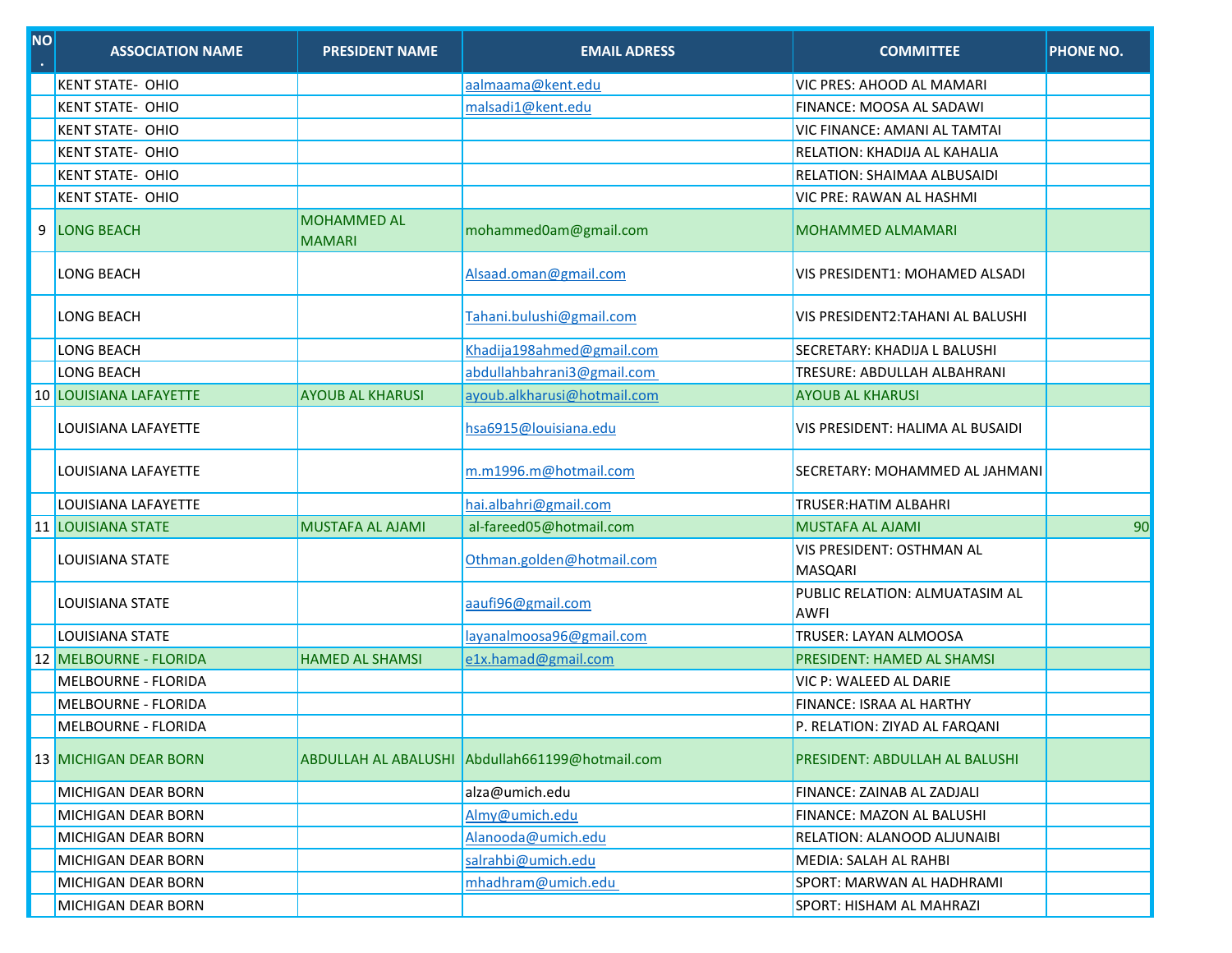| <b>NO</b><br>$\bullet$ | <b>ASSOCIATION NAME</b>   | <b>PRESIDENT NAME</b>                 | <b>EMAIL ADRESS</b>                          | <b>COMMITTEE</b>                              | <b>PHONE NO.</b> |
|------------------------|---------------------------|---------------------------------------|----------------------------------------------|-----------------------------------------------|------------------|
|                        | <b>MICHIGAN DEAR BORN</b> |                                       |                                              | VIC PRESIDENT: KHALID AL RAISI                |                  |
|                        | 14 MISSISSIPPI            | <b>MOHAMMED AL</b><br><b>KHAWALDI</b> | moohammed975@gmail.com                       | PRESIDENT: MOHAMED AL KHAWALDI                |                  |
|                        | <b>15 MISSOURI KENSAS</b> | <b>ADIL AL KHAMISI</b>                | alkhumisi82@gmail.com                        | <b>ADIL AL KHAMISI</b>                        |                  |
|                        | <b>MISSOURI KENSAS</b>    |                                       | hwa4nb@mail.umkc.edu                         | VIS PESIDENT: HATHAM AL LAWATI                |                  |
|                        | <b>MISSOURI KENSAS</b>    |                                       | aia4mc@mail.umkc.edu                         | TRUSER: AHMED AL RIYAMI                       |                  |
|                        | <b>MISSOURI KENSAS</b>    |                                       | mja7g2@mail.umkc.edu                         | SPORTS: MOHAMED AL HASHMI                     |                  |
|                        | <b>MISSOURI KENSAS</b>    |                                       | Zrakw9@mail.umkc.edu                         | MEDIA: ZAHRA AL RAISI                         |                  |
|                        | 16 NEBRASKA- LINCOLN      | Taha Al Lawati                        | taha allawati@hotmail.com                    | PRESIDENT: TAHA AL LAWATI                     | 402-875-2827     |
|                        | NEBRASKA-LINCOLN          |                                       | muznasksmaz@gmail.com                        | VICE PRESIDENT: MUZNA AL ZADJALI              | 402-646-0444     |
|                        | NEBRASKA-LINCOLN          |                                       | Hussain 97@live.com                          | TREASURER: HUSSAIN AL LAWATI                  | 402-975-7433     |
|                        |                           |                                       | omanistudentassociation@unl.edu              |                                               |                  |
|                        | 17 NEBRASKA- OMAHA        |                                       | MUSALLAM AL MASHANI musallam8250@hotmail.com | <b>MUSALAM AL MASHANI</b>                     |                  |
|                        | NEBRASKA-OMAHA            |                                       | Faisal91113@gmail.com                        | VIS PERSIDENT: FAISAL LABRI                   |                  |
|                        | NEBRASKA-OMAHA            |                                       | Walrashdi@unomaha.edu                        | TRUSER: WALEED AL RASHDI                      |                  |
|                        | NEBRASKA-OMAHA            |                                       | Salbalushi@unomaha.edu                       | PUBLIC RELATION: SHARIFA AL<br><b>BALUSHI</b> |                  |
|                        | <b>18 NORTH TEXAS</b>     | Noor Al Zadjali                       | noor-alzadjali@outlook.com                   | <b>NOOR AL ZADJALI</b>                        |                  |
|                        | <b>NORTH TEXAS</b>        |                                       | khalidalqarshubi@my.unt.edu                  | KHALID AL QARSHUBI                            |                  |
|                        | <b>NORTH TEXAS</b>        |                                       | Sakina.allawati@unt.edu                      | SAKINA AL LAWATI                              |                  |
|                        | <b>NORTH TEXAS</b>        |                                       | MohammedAlKindi@my.unt.edu                   | MOHAMED AL KINDI                              |                  |
|                        | 19 OHIO CINCINNATI        | Nahla Al Hinai                        | hinainm@mail.uc.edu                          | <b>NAHLA AL HINAI</b>                         | <b>OHIO</b>      |
|                        | <b>OHIO CINCINNATI</b>    |                                       | alrasbms@mail.uc.edu                         | SECRETARY: MAHAMAD ALRASBI                    |                  |
|                        | <b>OHIO CINCINNATI</b>    |                                       |                                              | VIS PRESIDENT: ABDUALLAH ALBHRANI             |                  |
|                        | <b>OHIO CINCINNATI</b>    |                                       |                                              | SECRETARY: MAHAMAD ALRASBI                    |                  |
|                        | <b>OHIO CINCINNATI</b>    |                                       |                                              | TREASURER: FATIMA ALATTER                     |                  |
|                        | 20 OHIO UNIVERSITY        | <b>MURSHID AL AAMRI</b>               | ma810914@ohio.edu                            | PRESIDENT: MURSHID AL AMRI                    |                  |
|                        | <b>OHIO UNIVERSITY</b>    |                                       | sa811213@ohio.edu                            | VIC PRE1: SALIM AL ALAWI                      |                  |
|                        | <b>OHIO UNIVERSITY</b>    |                                       | ba862413@ohio.edu                            | VIC PRE2: BASHIR AL HINAI                     |                  |
|                        | <b>OHIO UNIVERSITY</b>    |                                       | aa590612@ohio.edu                            | <b>COORDINATOR: AHMED ALKHATRI</b>            |                  |
|                        | 21 OKLAHOMA NORMAN        | <b>ABDULAZIZ AL AMRI</b>              | abdulaziz.alamri@ou.edu                      | <b>ABDULAZIZ AL AMRI</b>                      |                  |
|                        | OKLAHOMA NORMAN           |                                       | Qais.S.Al.Magbali@ou.edu                     | VIC PERSEDENT: QAIS AL MAQBALI                |                  |
|                        | <b>OVIALIONAA NODMAAN</b> |                                       | wider al inheimeu edu                        | VIC DEDCEDENT, WEIDAN AL JADDI                |                  |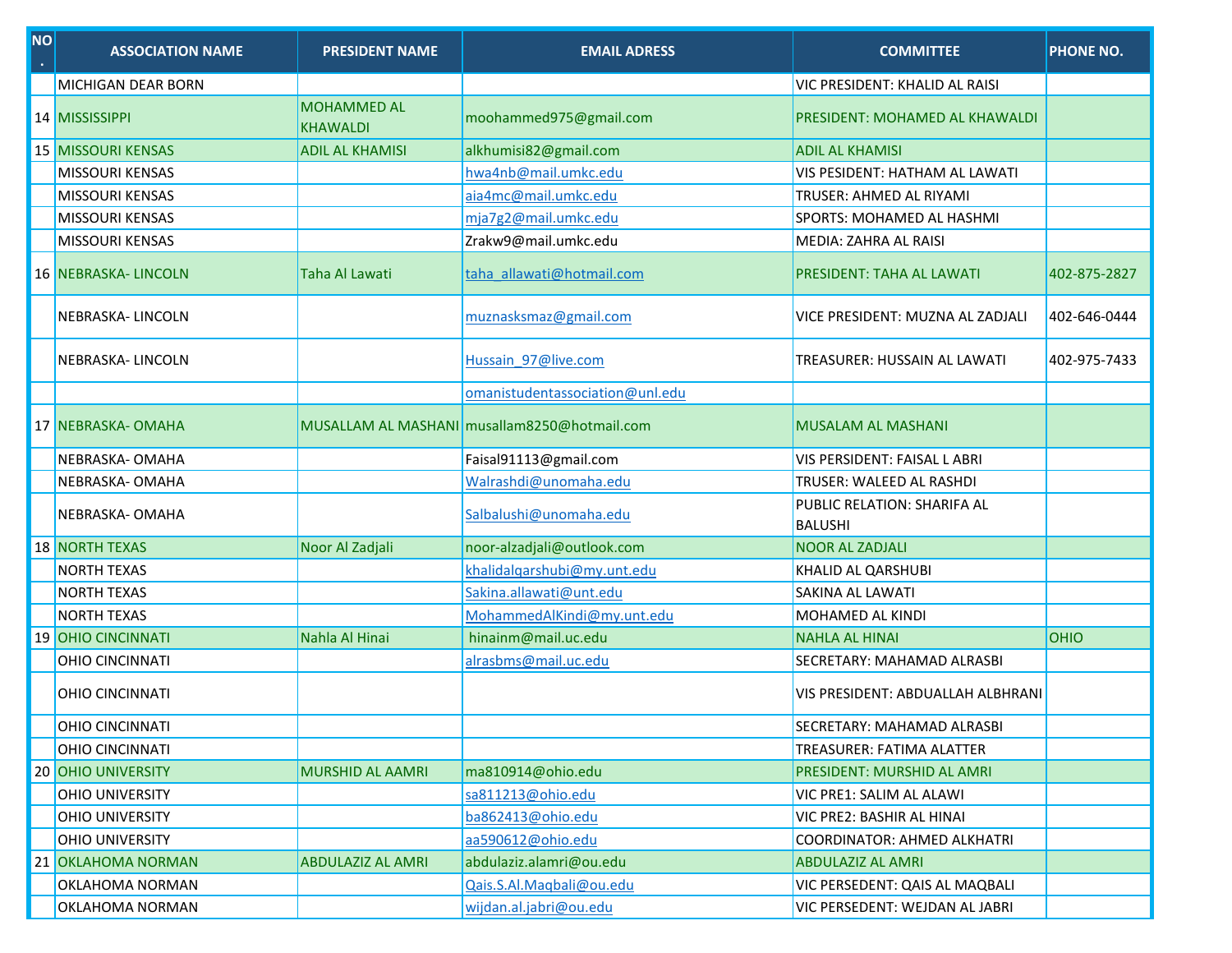| $\overline{\text{NO}}$ | <b>ASSOCIATION NAME</b>   | <b>PRESIDENT NAME</b>      | <b>EMAIL ADRESS</b>                          | <b>COMMITTEE</b>                      | <b>PHONE NO.</b> |
|------------------------|---------------------------|----------------------------|----------------------------------------------|---------------------------------------|------------------|
|                        | OKLAHOMA NORMAN           |                            | hussain.h.al.balushi-1@ou.edu                | ACTIVITES: HUSSAIN AL BALUSHI         |                  |
|                        | OKLAHOMA NORMAN           |                            | Abdul.Rahman.Al.Araimi-1@ou.edu              | SPORT: ABDULRAHMAN AL RIAMI           |                  |
|                        | OKLAHOMA NORMAN           |                            | mohamed.b.al.balushi-1@ou.edu                | FINANCE: MOHAMED AL BALUSHI           |                  |
|                        | OKLAHOMA NORMAN           |                            |                                              | MEDIA: LOAY AL ZAABI                  |                  |
|                        | 22 OKLAND- MICHIGAN       |                            | MOHAMMED AL ARAIMI mr.m-alaraimi@hotmail.com | PRESIDENT: MOHAMMED AL ARAIMI         |                  |
|                        | 23 OREGON                 | <b>ABDULLAH AL ZADJALI</b> | almayahh@oregonstate.edu                     | <b>ABDULLAH AL ZADJALI</b>            | 1541286855       |
|                        | OREGON                    |                            | alalawim@oregonstate.edu                     | VIS PRESDENT: MOOSA AL ALAWI          | 15416026463      |
|                        | OREGON                    |                            | albusaia@oregonstate.edu                     | TRUSER: ALKHATAB ALBUSAID             | 15412868586      |
|                        | OREGON                    |                            | alhusama@oregonstate.edu                     | TRUSER: ALHUSSAM AL HATHY             | 96897360868      |
|                        | OREGON                    |                            | alsaadif@oregonstate.edu                     | PUBLIC RELATION: FIRAS AL SADI        | 15416020970      |
|                        | OREGON                    |                            | albalusm@oregonstate.edu                     | <b>SPORTS: MOMEN AL BALUSHI</b>       | 15417407771      |
|                        | OREGON                    |                            | alrahbih@oregonstate.edu                     | <b>CULTURAL COM: HUD ALRAHBI</b>      | 13373260447      |
|                        | OREGON                    |                            | almayahh@oregonstate.edu                     | <b>MEDIA COMMITTEE: HUD AL MAYAHI</b> | 1547779222       |
|                        | OREGON                    |                            | aljarady@oregonstate.edu                     | MEDIA COMMITTEE: YAZIN AL JARADI      | 15419082085      |
| 24                     | <b>PENNSYLVANIA STATE</b> |                            | alaufi@pdx.edu                               |                                       |                  |
|                        | 25 SAN MARCOS-CALIFONIA   | <b>QOUSI AL ZADJALI</b>    | goodyrap@hotmail.com                         | <b>QOUSAI LA ZADJALI</b>              |                  |
|                        | SAN MARCOS-CALIFONIA      |                            |                                              | MOHAMED AL LAWATI                     |                  |
|                        | SAN MARCOS-CALIFONIA      |                            |                                              | SAID L MUDHARI                        |                  |
|                        | 26 SOUTH CAROLINA         | <b>SAID AL SINAIDI</b>     | said_s17@hotmail.com                         | <b>PRESIDENT: SAID AL SINIDI</b>      |                  |
|                        | SOUTH CAROLINA            |                            | mo96parkour@hotmail.com                      | CIVE PRES: MOHAMED AL AMRI            |                  |
|                        | <b>SOUTH CAROLINA</b>     |                            | optimism999@hotmail.com                      | FINANCE: MOAYED AL AMRI               |                  |
|                        | SOUTH CAROLINA            |                            | Alhasani@email.sc.edu                        | RELATION: ABDULAZIZ AL HOSNI          |                  |
|                        | <b>SOUTH CAROLINA</b>     |                            | shn300@hotmail.com                           | SECRITARY: SHAZAN AL AMRI             |                  |
|                        | 27 SOUTH FLORIDA          | <b>AMMAR AL MASQARI</b>    | almasqari1995@gmail.com                      | PRESIDENT: AMMAR AL MASQARI           |                  |
|                        | <b>SOUTH FLORIDA</b>      |                            | alfahdi9369@gmail.com                        | FINANCE: HAMDAN ALFAHDI               |                  |
|                        | <b>SOUTH FLORIDA</b>      |                            | malmazruii@mail.usf.edu                      | RELATION: MAAD ALMAZROI               |                  |
|                        | <b>SOUTH FLORIDA</b>      |                            | aimanalamri@mail.usf.edu                     | <b>ACTIVITIES: MAJID AL HARTHY</b>    |                  |
|                        | SOUTH FLORIDA             |                            | alrawahi1@mail.usf.edu                       | CULTURAL: ABDULRAHMAN AL<br>RAWAHI    |                  |
|                        | SOUTH FLORIDA             |                            | aimanalamri@mail.usf.edu                     | MEDIA: AYMAN AL AMRI                  |                  |
|                        | SOUTH FLORIDA             |                            | wardalmurkhu@mail.usf.edu                    | <b>SPORT: WARD AL UMAIRI</b>          |                  |
|                        | 28 VIRGINA TECH           | <b>QAIS AL HAJRI</b>       | qaisfa96@vt.edu                              | <b>AQAIS FARIS AL HAJRI</b>           |                  |
|                        | <b>VIRGINA TECH</b>       |                            | Hsmsaadi2@gmail.com                          | VIS PRESIDENT: AHMED AL SADI          |                  |
|                        | <b>VIRGINA TECH</b>       |                            | Rawana6@vt.edu                               | TREASURE: RAWAN AL AKHZAMI            |                  |